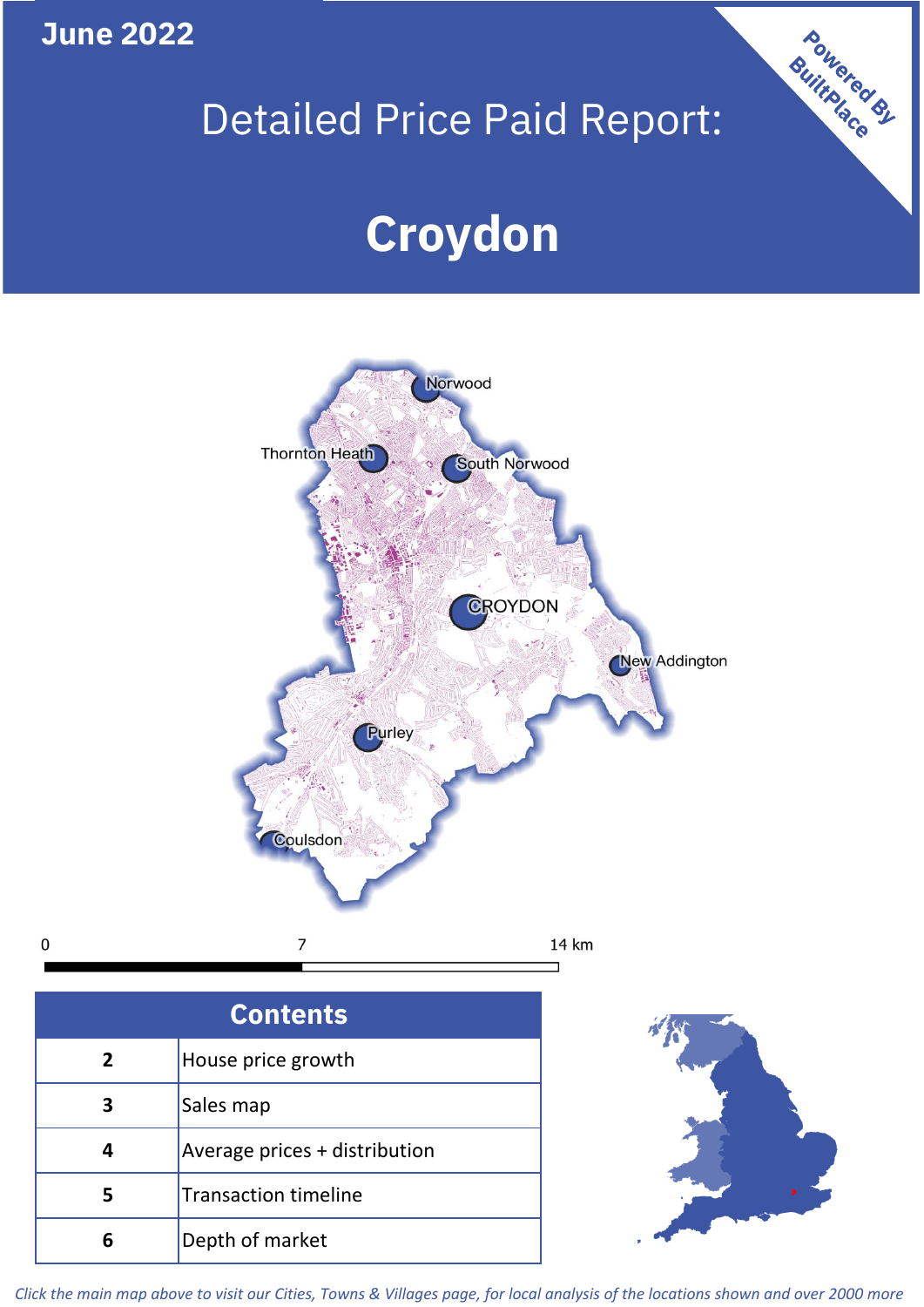#### **Headline Data**

|                     | <b>Current level</b> | 3 month  | <b>Annual</b> | 5 year   | 10 year |
|---------------------|----------------------|----------|---------------|----------|---------|
| <b>House prices</b> | £417,947             | 2.1%     | 5.9%          | 11.9%    | 88.1%   |
| <b>Transactions</b> | 4,732                | $-10.3%$ | 22.1%         | $-10.8%$ | 33.1%   |

# **House Price Growth (April 2022 data)**

#### *Annual Change in House Prices*



House prices in Croydon grew by 5.9% in the 12 months to April 2022 (based on 3-month smoothed data). By comparison national house prices grew by 10.7% and prices in London grew by 6.7% over the same period.

Croydon house prices are now 67.6% above their previous peak in 2007, compared to +76.7% for London and +52.9% across England.



#### *Year-To-Date Change in House Prices, December to April*

Local prices have grown by 2.1% in 2022 so far, compared to growth of 2.4% over the same period last year.

#### *Source: OS OpenData; UK House Price Index (Contains HM Land Registry data © Crown copyright)*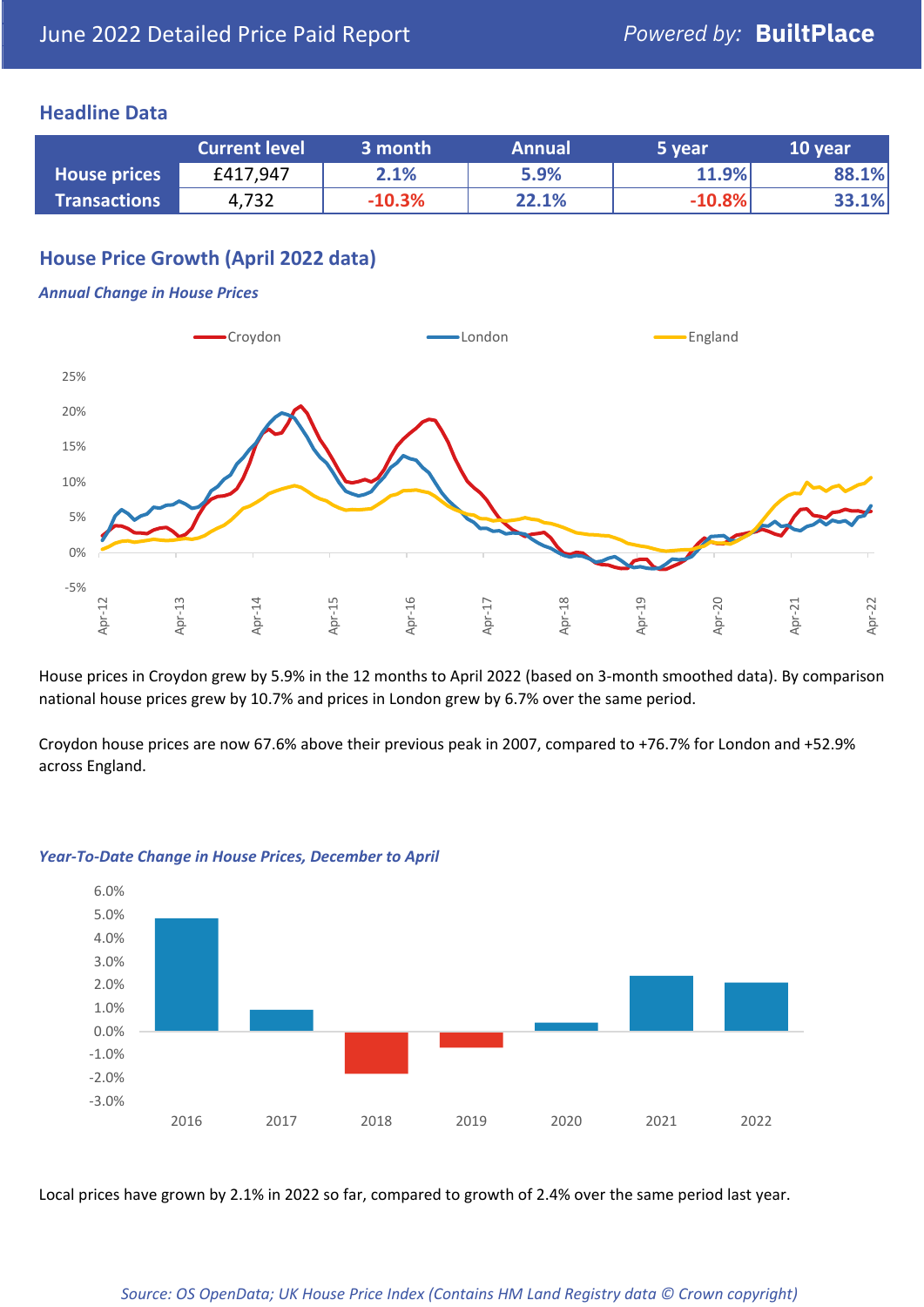# **House Price Map**

*12 months to April 2022*



*Each point is one postcode, coloured by the average value relative to all sales in this local authority (price bands are LA-specific quintiles).*

# **Map Key**

|  | Min      | <b>Max</b> |              |
|--|----------|------------|--------------|
|  | Up to    | £279,000   | 1st quintile |
|  | £279,000 | £361,000   | 2nd quintile |
|  | £361,000 | £439,000   | 3rd quintile |
|  | £439,000 | £564,000   | 4th quintile |
|  | £564,000 | and over   | 5th quintile |
|  |          |            |              |

| Min      | Max      |                            |
|----------|----------|----------------------------|
| Up to    | £279,000 | 1st quintile / lowest 20%  |
| £279,000 | £361,000 | 2nd quintile               |
| £361,000 | £439,000 | 3rd quintile               |
| £439,000 | £564,000 | 4th quintile               |
| £564,000 | and over | 5th quintile / highest 20% |

*Source: OS OpenData; UK House Price Index (Contains HM Land Registry data © Crown copyright)*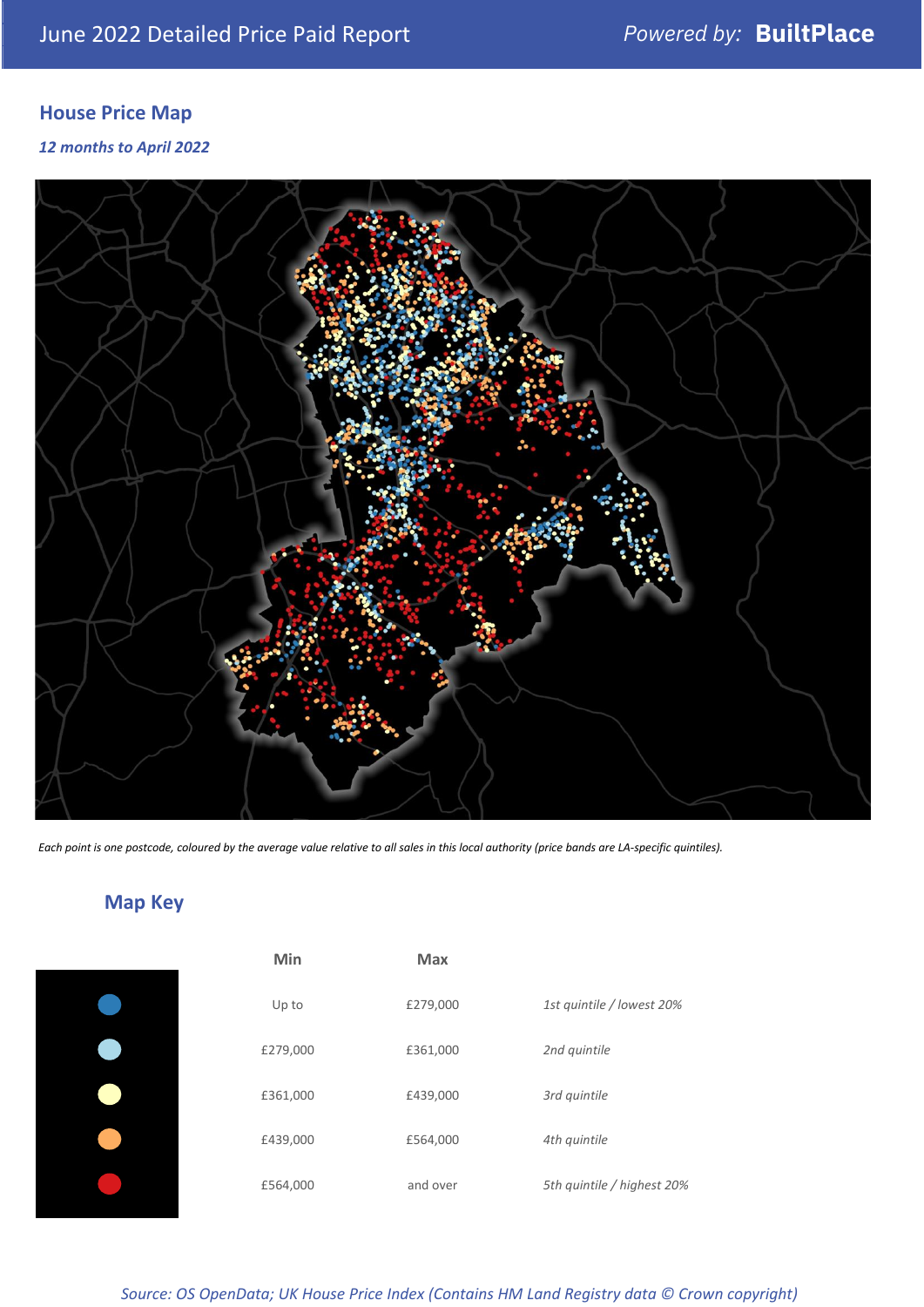# **Average House Price by Property Type**

#### *12 months to April 2022*



|                 | <b>New</b>           | <b>Second hand</b> |  |
|-----------------|----------------------|--------------------|--|
| <b>Flat</b>     | £357,728             | £273,720           |  |
| <b>Terraced</b> | No recorded<br>sales | £420,337           |  |
| Semi-detached   | No recorded<br>sales | £537,362           |  |
| <b>Detached</b> | No recorded<br>sales | £810,022           |  |

### **House Price Distribution by Year**

*All properties, by price band and calendar year (2020 = year to date)*

|                    | 1997 | 2002 | 2007 | 2012 | 2017 | 2019 | 2020 |
|--------------------|------|------|------|------|------|------|------|
| <b>Under £100k</b> | 78%  | 15%  | 2%   | 2%   | 0%   | 0%   | 0%   |
| £100-200k          | 19%  | 60%  | 37%  | 35%  | 6%   | 5%   | 7%   |
| E200-300k          | 3%   | 18%  | 41%  | 36%  | 24%  | 19%  | 17%  |
| £300-400k          | 0%   | 4%   | 12%  | 15%  | 32%  | 26%  | 24%  |
| £400-500k          | 0%   | 2%   | 5%   | 7%   | 18%  | 23%  | 21%  |
| £500k-1m           | 0%   | 1%   | 3%   | 4%   | 18%  | 25%  | 27%  |
| £1-2m              | 0%   | 0%   | 0%   | 0%   | 1%   | 2%   | 4%   |
| <b>Over £2m</b>    | 0%   | 0%   | 0%   | 0%   | 0%   | 0%   | 0%   |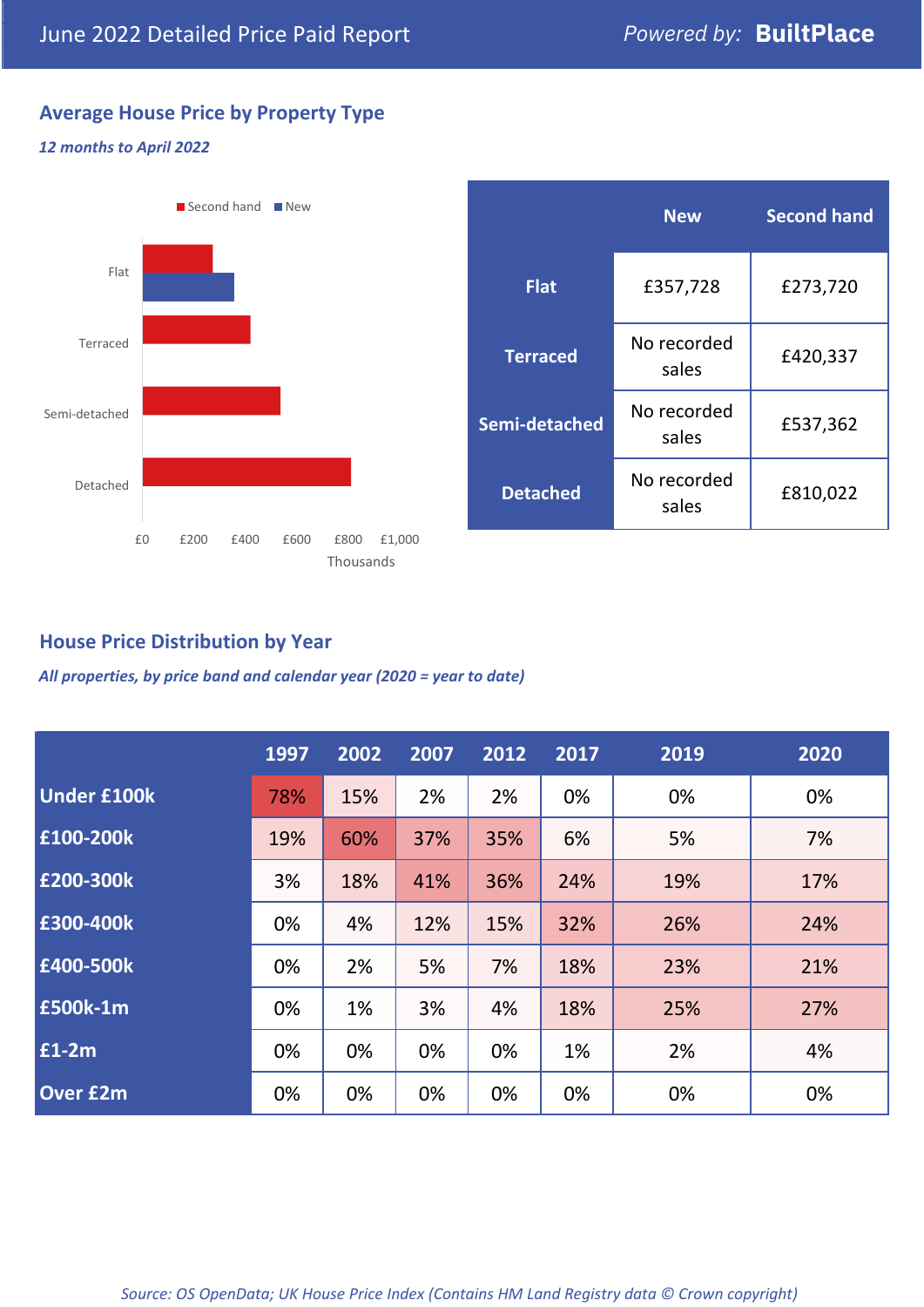## **Transactions (February 2022 data)**

*Annual Transactions, Indexed (2001-05 average = 100)*



There were 4,732 transactions in Croydon during the 12 months to February 2022. This is 63% of the average from 2001- 05 and suggests activity is significantly below pre-downturn levels.

Transactions in Croydon have fallen by 21.3% since 2014, compared to changes of -21.3% for London and -7.7% for England.



#### *Cash and New Build Sales as % of Total, by Year*

*Note: The data on this page EXCLUDES transactions identified as transfers under a power of sale/repossessions, buy-to-lets (where they can be identified by a mortgage), and transfers to non-private individuals - i.e. it comprises only Land Registry 'A' data.*